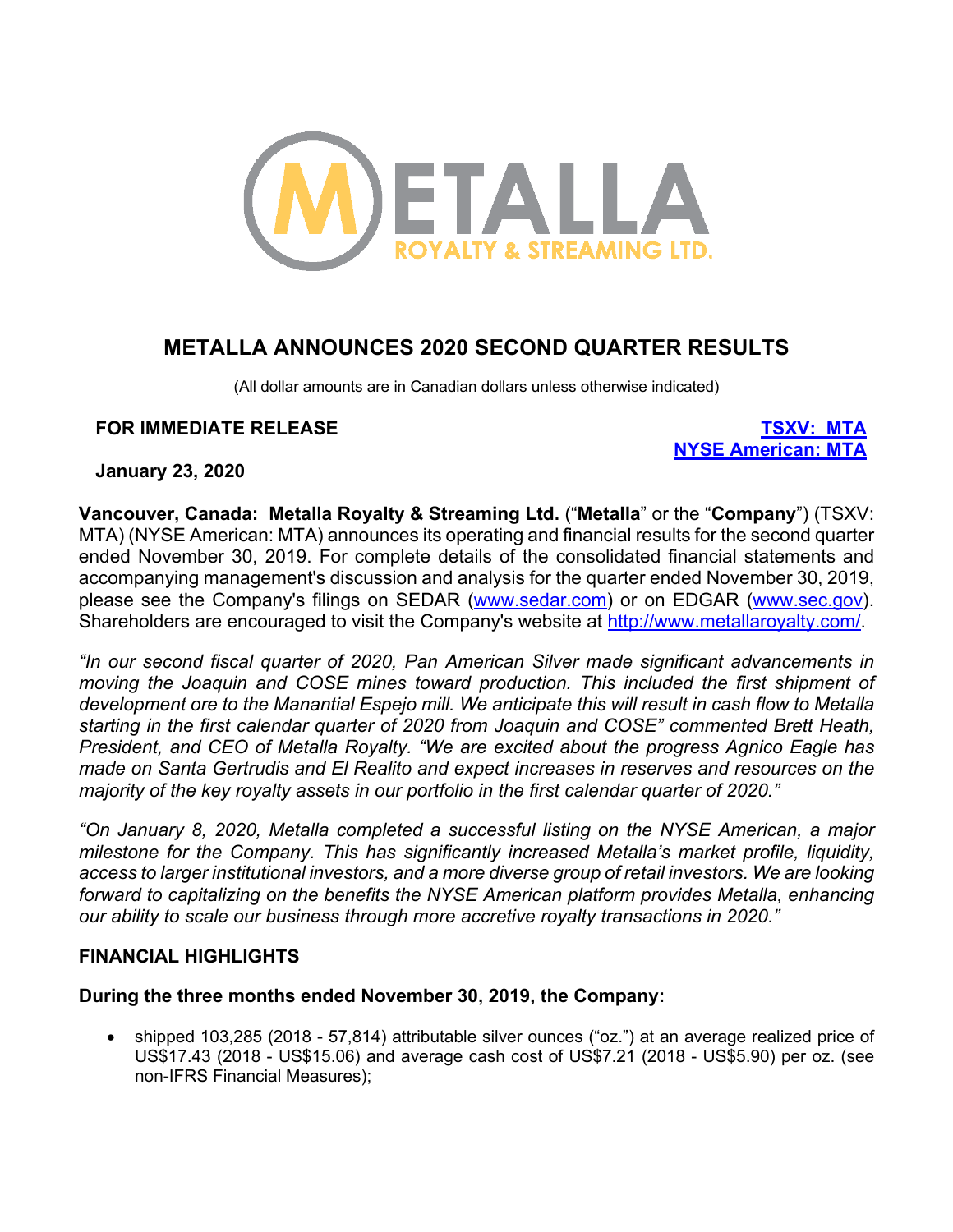- generated operating cash margin of US\$10.22 (2018 US\$9.16) per attributable silver oz. from the Endeavor silver stream and New Luika Gold Mine ("**NLGM**") stream held by Silverback Ltd. ("**Silverback**") (see non-IFRS Financial Measures);
- had 61,296 (May 31, 2019 59,515) attributable silver oz. remaining and to be sold in subsequent periods;
- recognized revenue from stream interest of \$2,137,581 (2018 \$1,623,140), income from operations of \$729,190 (2018 - \$578,898), net loss of \$1,054,540 (2018 - \$496,948), and adjusted EBITDA of \$400,539 (2018 - \$609,163) (see non-IFRS Financial Measures); and
- recorded fiscal year-to-date cash flow from operating activities, before net change in noncash working capital items, of \$129,167 (2018 - \$1,895,630) along with its financing activities, resulted in working capital of \$7,167,746 (May 31, 2019 - \$862,799).

# **UPDATES ON ROYALTIES AND STREAMS**

# **COSE & Joaquin**

Pan American Silver Corp. ("**Pan American**") has disclosed by new release on January 15, 2020 that pre-production underground development at both COSE and Joaquin mines progressed during 2019 along with the purchase of the necessary mining equipment and the completion of the infrastructure facilities. Pan American stated that both mines will enter the production phase in early 2020 and there is no further project capital spending anticipated.

Metalla holds a net smelter return ("**NSR**") royalty of 1.5% and 2.0% on COSE and Joaquin mines, respectively.

# **El Realito**

Agnico Eagle Mines Limited ("**Agnico**") disclosed in their news release on October 23, 2019 that recent drilling at El Realito project located adjacent to the operating La India mine in Sonora Mexico suggests there could be an improved strip ratio and increased mineral resources inside the current life of mine reserve pit design. The highlight of the pit expansion drilling is 1.3 g/t gold and 4 g/t silver over 17.7 metres. At the end of the third quarter of 2019, 11,278 metres were drilled at El Realito. The company also drilled its first two exploration holes at the Los Tubos target directly south of the El Realito deposit during the third quarter of 2019.

Metalla holds a 2.0% NSR on the El Realito property.

# **Santa Gertrudis**

Agnico conducted its largest drill program in Mexico at Santa Gertrudis in 2019, drilling a total of 35,709 metres as of the end of the third quarter. Drilling was completed throughout the 42,000 hectare Santa Gertrudis property greater than the 29,000 metres that were budgeted due to the success at the Amelia deposit discovery. Drilling at the Amelia deposit totaled 15,056 metres at the end of Q3 2019 and resulted in an increase in the strike of the Amelia deposit to a total of 800 metres; the deposit remains open along strike and at depth. Notable highlights from Agnico's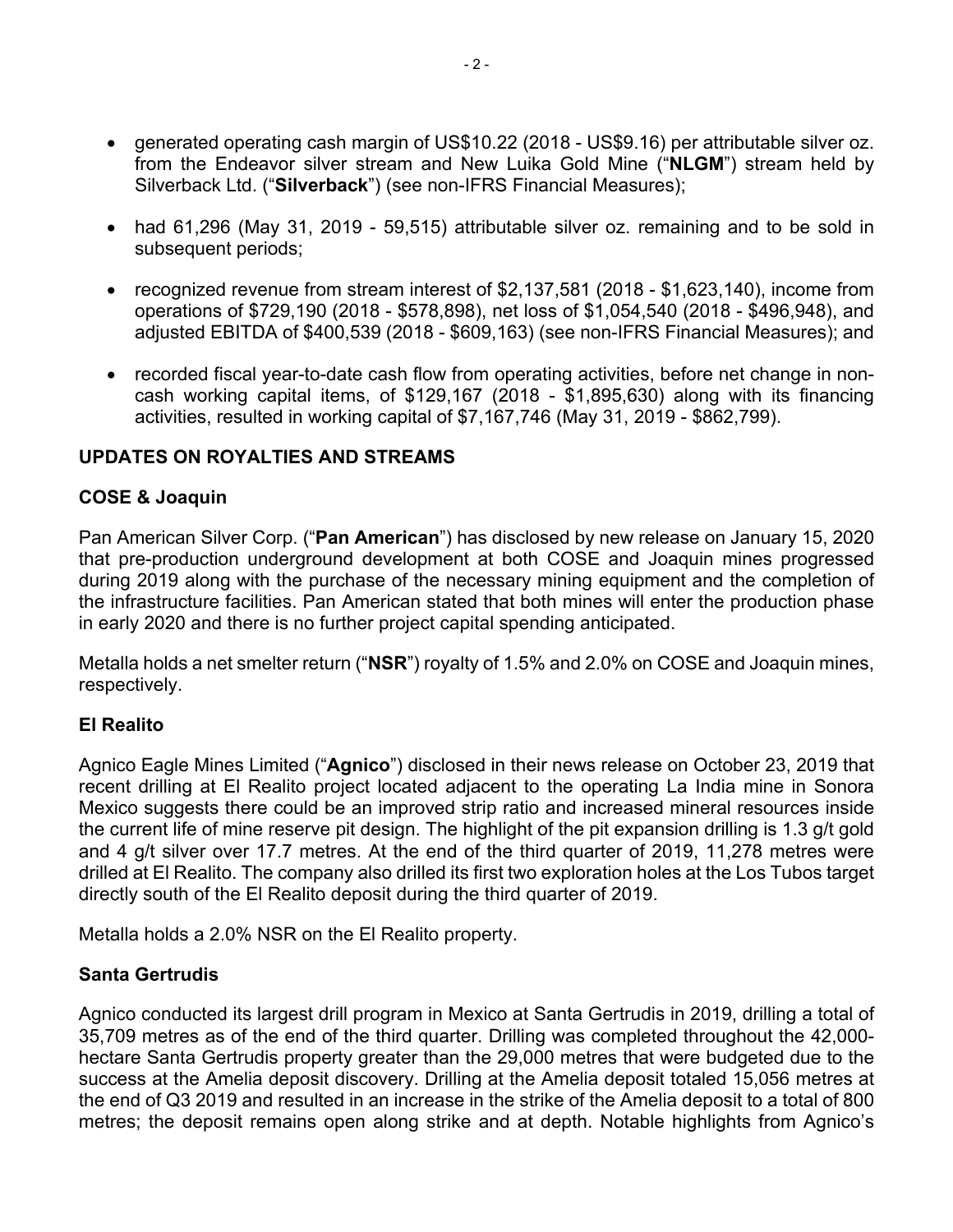news release dated October 23, 2019 include 6.4 g/t gold over 7 metres and 9.6 g/t gold over 6 metres.

Metalla holds a 2.0% NSR on the Santa Gertrudis property.

Agnico will be releasing further updates on El Realito and Santa Gertrudis in their year-end update on February 14, 2020, along with expected updated mineral resource estimates for both assets. Metalla expects an increase to the resource base for both Santa Gertrudis and El Realito.

# **Fifteen Mile Stream**

St Barbara Limited ("**St Barbara**") disclosed in their news release January 22, 2020, they continue to have exploration success at Fifteen Mile Stream as it continues to enlarge the planned reserve pits and delineate potential satellite pits along trend.

At Seloam Brook, 700 metres west of the Plenty deposit, significant mineralization was intercepted suggesting the potential to be a pit extension of the main Fifteen Mile Stream proposed pits. Notable near surface highlights include 1.19 g/t over 6 metres and 2.85 g/t over 3 metres.

At the main Hudson and Egerton MacLean zones, shallow high-grade mineralization has been discovered that will aid in connecting the Egerton and Hudson pits. The best result was 3.21 g/t at 6 metres. West of Egerton, St Barbara intercepted lateral continuity of shallow mineralization 100 metres west of the current resource with a 1.98 g/t over 7 metres. East of Egerton-MacLean and west of 149, the gap continues to be shortened as mineralization was intercepted at 6.84 g/t over 1 metre.

At the 149 deposit, drilling continued to confirm the potential for 149 to be a satellite pit for Fifteen Mile Stream. Extensional drilling 60 metres to the east intercepted 0.86 g/t over 56 metres and 1.03 g/t over 16 metres near surface. Drilling to the south of identified a disseminated halo of mineralization extending over 230 metres of strike length with notable hits of 1.41 g/t over 6 metres and 1.39 g/t over 11 metres. 400 metres east of the 149 Deposit, initial results suggest that mineralization may be extended into a new zone call 149 extension intercepting 1.31 g/t over 22 metres.

Metalla holds a 1% NSR on the Hudson, Egerton-Maclean, 149 and the majority of the Plenty deposit and a 3% NSR on the remainder of Plenty and Seloam Brook.

# **Endeavor Mine Silver Stream(1)**

The operator of the Endeavor Mine in Cobar, Australia, CBH Resources Limited ("**CBH**"), has completed their internal studies and reports that has outlined a substantial mineralized zone known as the Deep Zinc Lode "**DZL**", located roughly 200 meters below the limits of the current mine infrastructure. The silver stream held by Metalla covers 100% of the silver within the DZL mineralized zone. CBH has disclosed to Metalla that the DZL will add an indicated resource of 1.93 million ounces of silver (1.37 million tonnes @ 43.8 g/t) and inferred resource of 1.68 million ounces of silver (1.31 million tonnes @ 39.9 g/t) with expected recoveries of 90% on zinc and 30% on silver.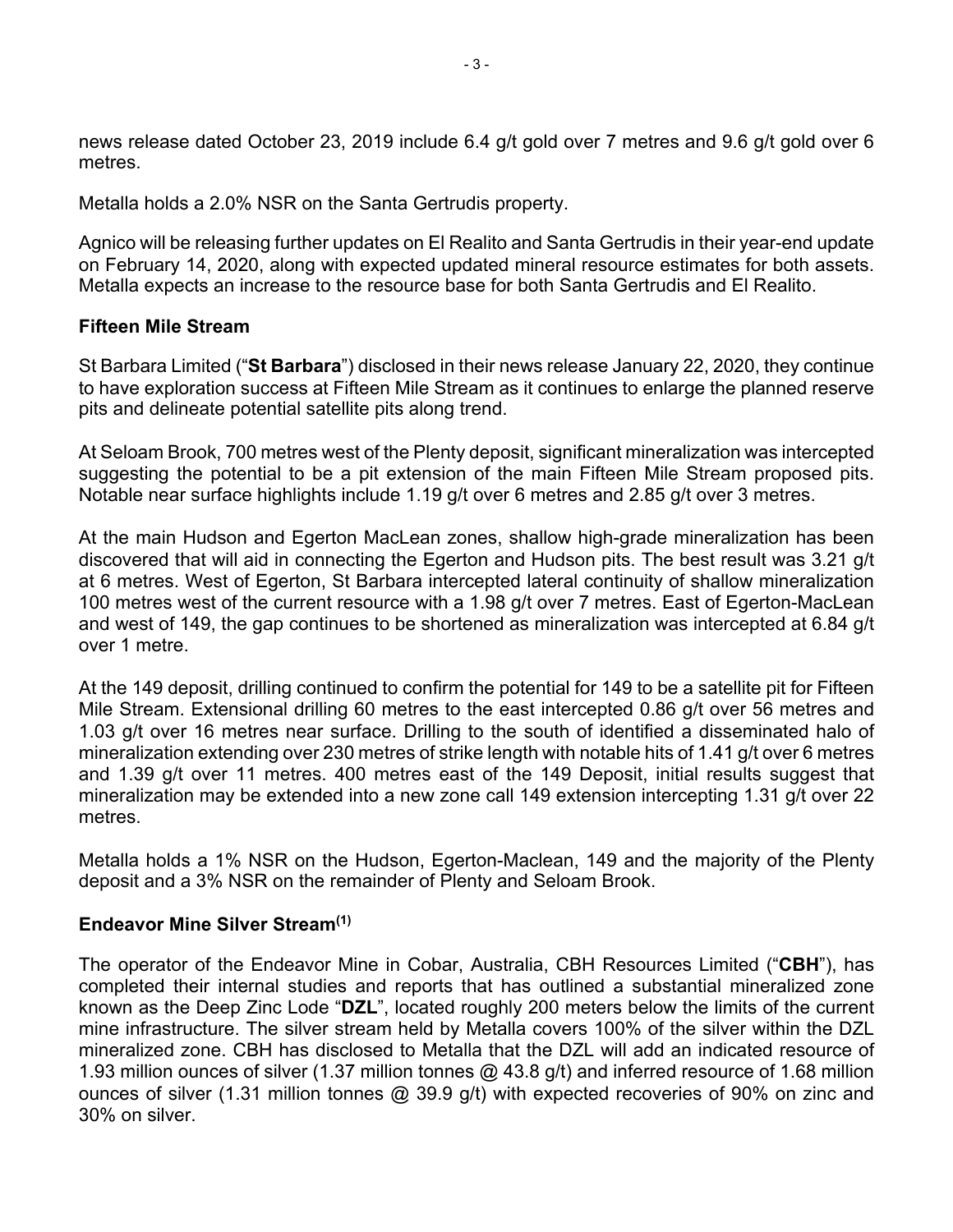| June 2019 DZL Resources |      |     |     |       |        |        |
|-------------------------|------|-----|-----|-------|--------|--------|
|                         | Mt   | Zn% | Pb% | Agg/t | Pb+Zn% | Ag Moz |
| <b>Indicated</b>        | 1.37 | 8.2 | 0.7 | 43.8  | 8.9    | 1.9    |
| <b>Inferred</b>         | 1.31 | 7.3 | 0.8 | 39.9  | 8.1    | 1.7    |

*Source: CBH Resources, reported net of a 5% Pb + Zn cutoff*

CBH has estimated a total of US\$28.7M in capital and operating costs will need to be spent before the start of production on the DZL and timeline of approximately 18 months to complete development. CBH has initiated a formal sale process that is now underway for the Endeavor mine which is expected to be completed in the first half of 2020. As part of this process CBH has further implemented a reduction in the workforce and the mine has been placed on care and maintenance until a decision is made to develop the DZL.

Metalla has the right to buy 100% of the silver production up to 20 million ounces from the Endeavor Mine for an operating cost contribution of US\$1.00 each ounce of payable silver, indexed annually for inflation, plus a further increment of 50% of the silver price in excess of US\$7.00 per oz.

### **New Luika Silver Stream**

Shanta Gold Limited ("**Shanta**") disclosed in their news release on January 16, 2020 that their annual production for 2019 totaled 84.5 thousand oz. of gold, ahead of their guidance of 80-84 thousand oz. for the year at NGLM located in Tanzania. Shanta also announced that it added 135 thousand oz. of gold reserves to the current mine plan during the year, net of depletion.

For 2020, Shanta has disclosed guidance of 80-85 thousand oz. and a 65% increase in its exploration budget to US\$5M over 2019.

Metalla holds a 15% interest in a silver stream on NLGM at an ongoing cost of 10% of spot.

### **Zaruma**

Titan Minerals Ltd. ("**Titan**") announced by news release on January 14, 2020 they have been successful in their offer to purchase all of the issued and outstanding common shares of Core Gold, the owner of the Zaruma mine in Ecuador. Titan has stated they will become an emerging Latin American focused gold explorer, developer and producer with greater scale**.** 

Metalla holds a 1.5% NSR on the Zaruma mine.

### **Dufferin East**

On November 18, 2019 Aurelius Minerals Inc. announced an agreement to acquire the Dufferin gold mine from Sprott Resource Lending for US\$8M in total consideration, which transaction is expected to close in the first quarter of 2020.

Metalla holds a 1.0% NSR on the Dufferin East deposit.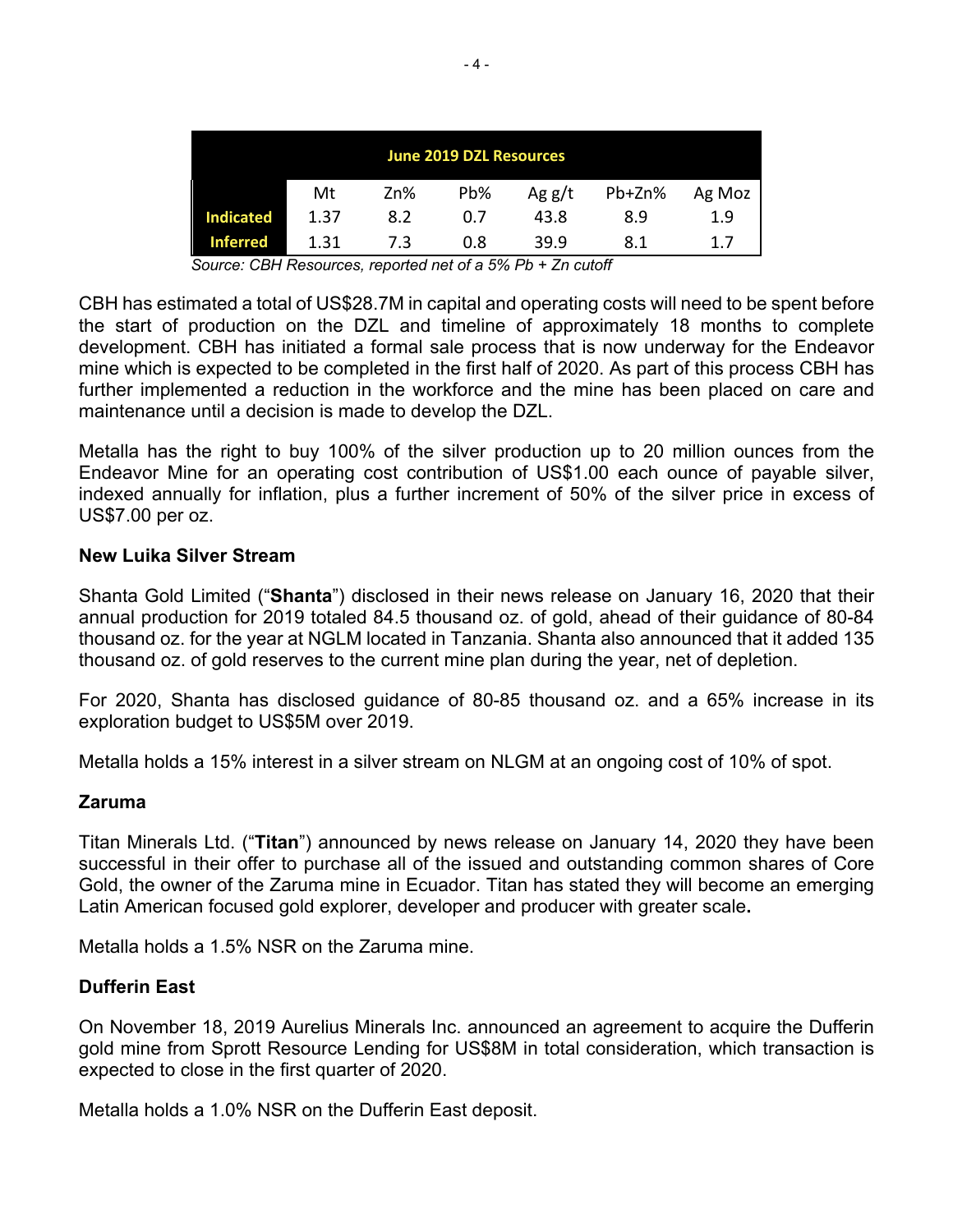### **QUALIFIED PERSON**

The technical information contained in this news release has been reviewed and approved by Charles Beaudry, geologist M.Sc., member of the Association of Professional Geoscientists of Ontario and of the Ordre des Géologues du Québec and a director of Metalla. Mr. Beaudry is a QP as defined in National Instrument 43-101 *Standards of Disclosure for Mineral Projects*.

### **ABOUT METALLA**

Metalla is a precious metals royalty and streaming company. Metalla provides shareholders with leveraged precious metal exposure through a diversified and growing portfolio of royalties and streams. Our strong foundation of current and future cash-generating asset base, combined with an experienced team gives Metalla a path to become one of the leading gold and silver companies for the next commodities cycle.

For further information, please visit our website at www.metallaroyalty.com

# **ON BEHALF OF METALLA ROYALTY & STREAMING LTD.**

(signed) "Brett Heath"

President and CEO

# **CONTACT INFORMATION**

# **Metalla Royalty & Streaming Ltd.**

Brett Heath, President & CEO Phone: 604-696-0741 Email: info@metallaroyalty.com

Kristina Pillon, Investor Relations Phone: 604-908-1695 Email: kristina@metallaroyalty.com

Website: www.metallaroyalty.com

*Neither the TSXV nor its Regulation Services Provider (as that term is defined in the policies of the Exchange) accept responsibility for the adequacy or accuracy of this release.*

#### *Non-IFRS Measures*

*The items marked above are alternative performance measures and readers should refer to non-international financial reporting standards ("IFRS") financial measures in the Company's Management's Discussion and Analysis for the six months ended November 30, 2019 as filed on SEDAR and as available on the Company's website for further details. Metalla has included certain performance measures in this press release that do not have any standardized meaning prescribed by IFRS including average cash cost per ounce of attributable silver, average realized price per ounce of attributable silver, and cash margin. Average cost per ounce of attributable silver is calculated by dividing the cash cost of sales, plus applicable selling charges, by the attributable ounces sold. In the precious metals mining industry, this is a common performance measure but does not have any standardized meaning. The Company believes that, in addition to conventional measures prepared in accordance with IFRS, certain investors use this information to evaluate the Company's performance and ability to generate cash flow. Cash margin is calculated by subtracting the average cash cost per ounce of attributable silver from the average realized price per ounce of attributable silver. The Company presents cash margin as it believes that certain investors use this information to evaluate the Company's performance in comparison to other*